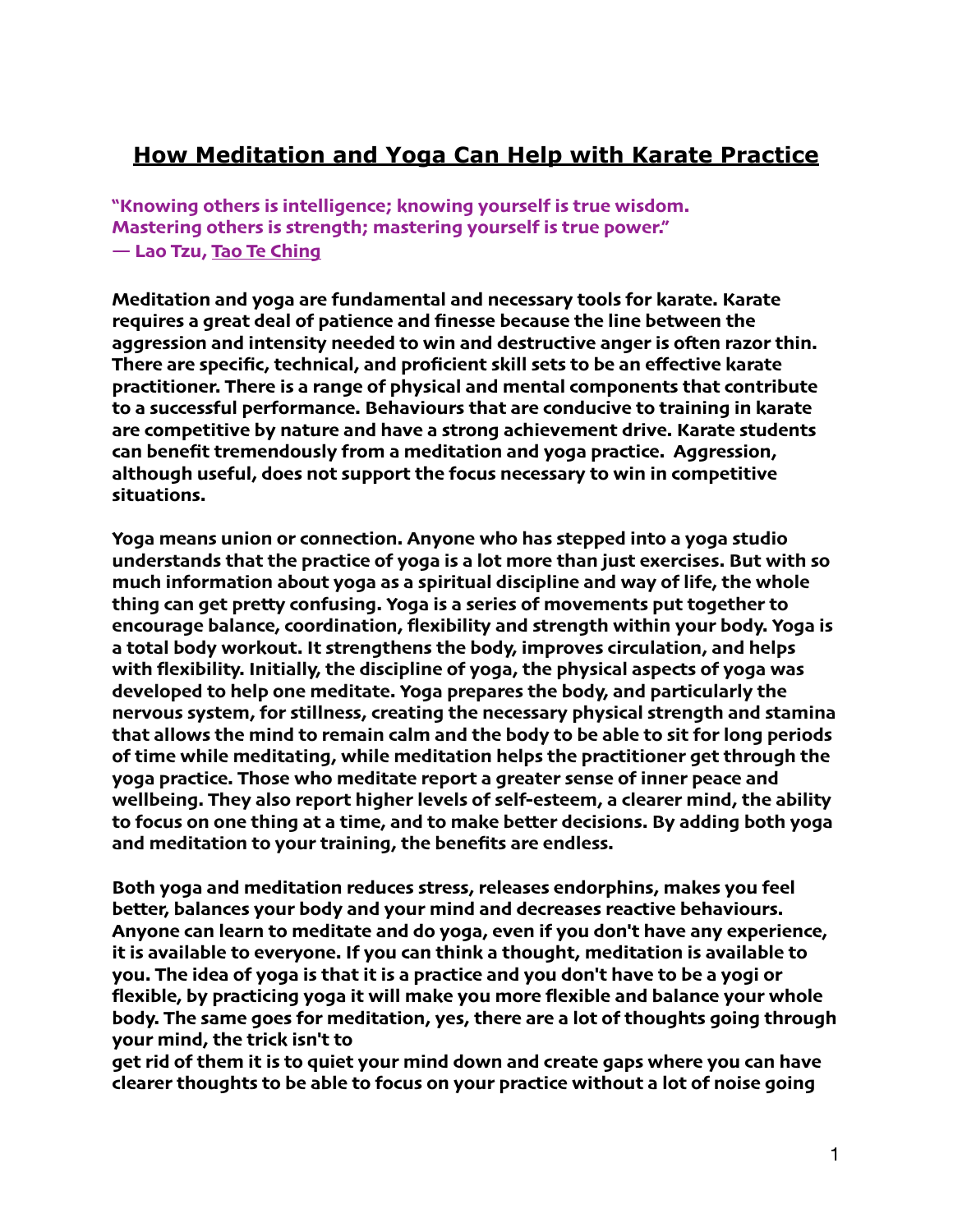**on in your head. You want to create gaps so it will allow you to get into and stay in the zone.**

**Both yoga and meditation take practice just like anything else, the more practice time you put in the better the results. You do not have to change anything, not your religion or diet or your beliefs, not a thing. You don't have to stop thinking or clear your mind, all you need is a desire to learn and the ambition to add more skill sets to your karate training. The more you practice the more you will notice the benefits unfold naturally and effortlessly.**

**Both yoga and meditation are a work in progress, just like your karate practice. To make or break a habit takes 21 days, and continued practice will foster a training in attention and awareness in your mental processes creating a general mental well being and**

**development and or specific capabilities such as a calm, clear and a focused concentration that are important in your karate practice.**

**Implementing yoga and meditation into a karate training regime, has empirically verifiable benefits associated with lessening the flight, fight or freeze response and feelings of anger, (the sympathetic state I talked about in the last paper). According to Andrew Newberg, MD, "Of all the emotions we are born with, anger is the most primal and difficult one to control. No matter how discreet, anger generates anxiety, defensiveness, and aggression in the other person—the famous fight or flight reaction that every living organism contains. And if you respond to someone else's anger with irritability—which is the way most brains are designed to react—the problem only gets worse. Anger interrupts the functioning of your frontal lobes. Not only do you lose the ability to be rational, you lose the awareness that you're acting in an irrational way. When your lobes shut down it is impossible to listen to the other person, let alone feel empathy or compassion. Instead, you are likely to feel self-justified and self-righteous, and when that happens the communication process falls apart. Anger also releases a cascade of neurochemicals that actually destroy those parts of the brain that control emotional reactivity."** 

**Karate students that have more mindful traits are better able to stabilize their emotions and have better control over their moods. The competitive nature of all athletes cause them to have to deal with a roller coaster of different emotions. It is a training that will enable a karate student to enter the zone, or flow, and stay there. In karate, the moments when you feel totally in sync with your body and your surroundings are referred to as the zone or the flow, which is a meditative state. When you are in the zone, time seems to slow down, you can see everything clearly as it unfolds before you. Your head is clear and you know exactly what you need to do. By practicing your powers of concentration through meditation and yoga, you can develop the ability to enter the zone more easily in every situation. And if you find yourself in a reactive situation, which happens in karate because it is a fighting sport, you can easily defuse it. And if for some reason you get knocked**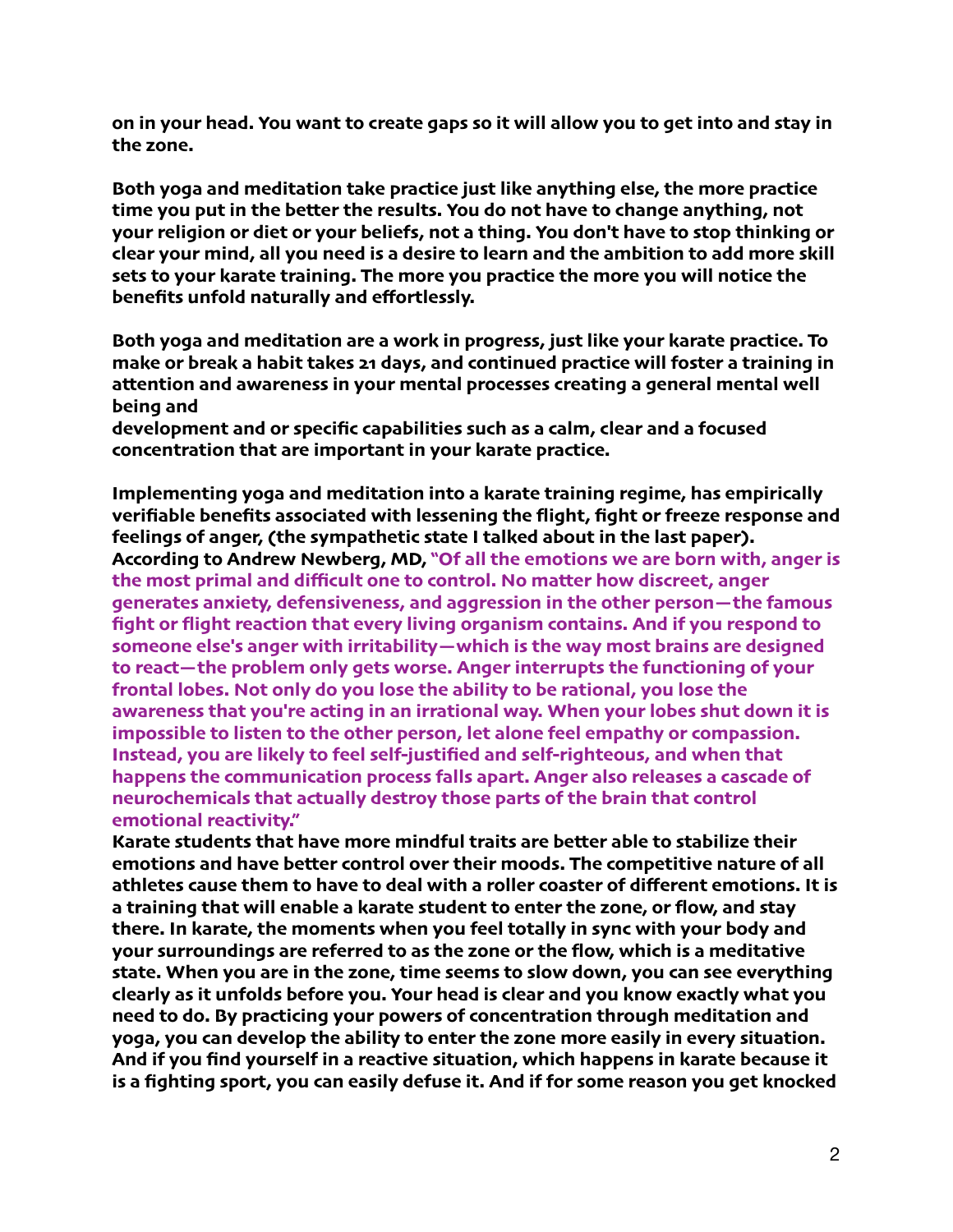**out of the flow, with meditation training it is easier and faster to get back into the flow or the zone.**

**Anyone that is in competitive karate and has competed knows these feelings of anger and frustration and how hard it is to turn them around, once they get a hold of you. Garret Kramer, the author of Path of no Resistance, believes that, " Your experience does not create your state of mind; your state of mind creates your experience." Garret believes that is how life works out. " If you're looking at anything external (surroundings, other people's opinions, number of games or tournaments played, etc.) to calculate one's faculty to excel, you're looking in the wrong place. Human beings can only create their success and failures from within themselves. Experience, talent, and the environment are always trumped by the degree to which a person sees that his or her feelings and perceptions are shaped from the inside-out."** 

**Anger losses tournaments when you cannot get a handle on it. You can't win when anger takes over. All athletes know this but sometimes their anger takes over and controls the athlete. You are not going to get rid of the anger emotion but you can learn to harvest it and make it work for you. A very uncomplicated solution is meditation and yoga.**

**Meditation and yoga are a training from the inside out, a personal internal practice interrupting the noise to create the gap to which you can see and think clearer. You don't have to be part of any religion, both yoga and meditation are a science, which means that the process of meditation and yoga follows a particular order and has definite principles and produces results that can be verified. A Harvard neuroscientist, Dr. Sara Lazar used MRIs to study brains of meditators and compared the pictures of their brains to a control group of non meditators. The results were that the cortex was thicker in the meditator's brains than the non meditators. She also found structural changes in the prefrontal cortex and the insular. These areas of the brain are what manages executive functions, such as planning, decision making, judgment, and choosing socially appropriate behaviours.**

**Meditation and yoga are fundamentally easy to practice. Either one can be practiced anywhere, anytime, on your own or in a group, obviously, some places are more ideal than others but there are no limitations. Five minutes, an hour and a half or anything in**

**between, again ideally you should set a time and place that is more convenient, nevertheless, you will benefit from a five minute practice, however, the more time you put in the better the results, like your karate practice.**

**In any sport especially a fighting sport it is imperative that you do not loose your temper and that you keep your anger in check. It is very easy for anger to creep in while you are in the ring. It is a very distracting and destructive emotion, not one**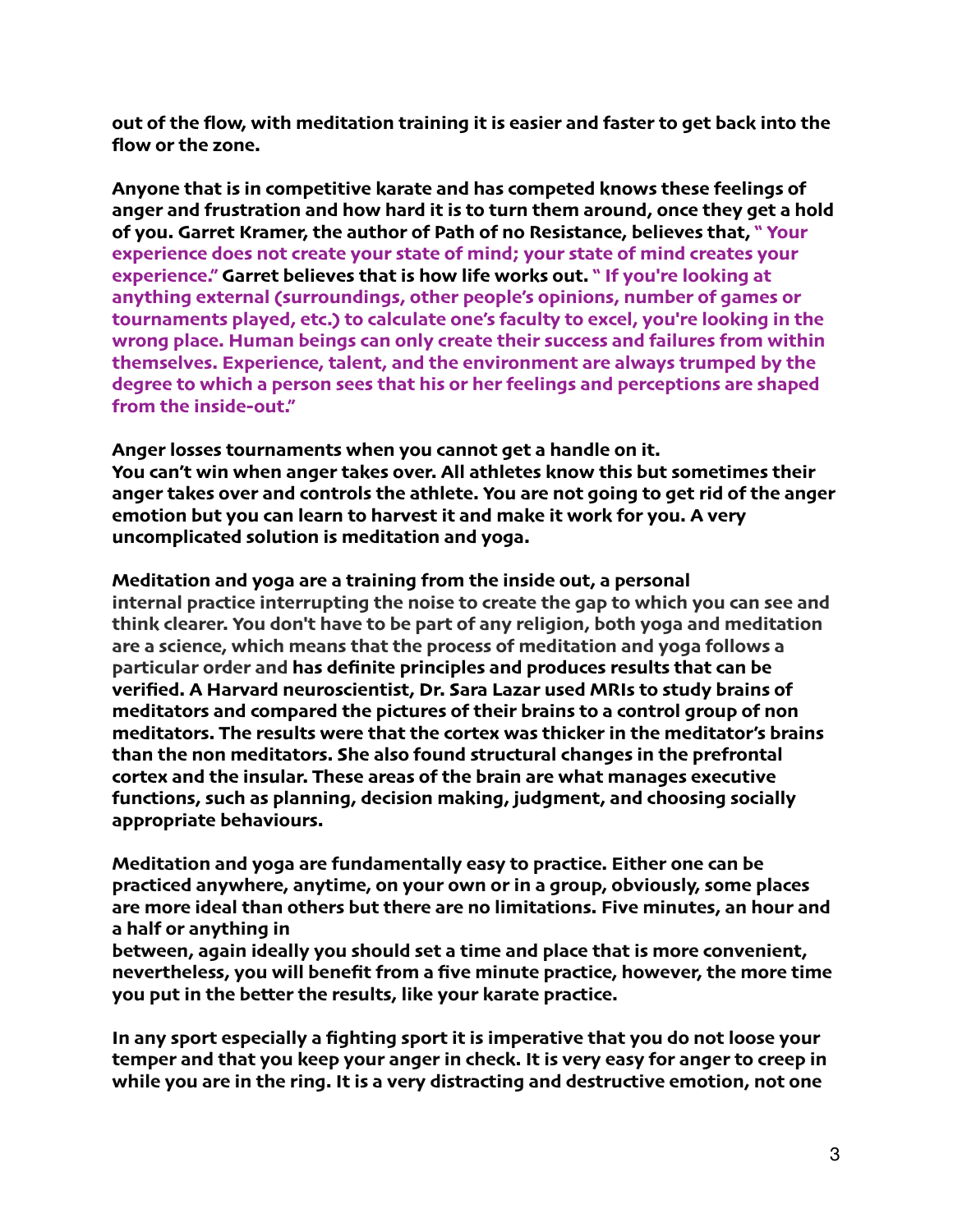**that is helpful. Anger makes you loose your focus and your focal point gets transferred to the anger emotion.**

**If karate implemented a formal training in meditation and yoga, they would have a better understanding of how the process works and then they could utilize these practices to better their training.**

**Karate has its own set of skills that apply to the sport in specific, and if you want to grow in your skill set in karate, the more skills you learn in this field, the more time and effort put in, the bigger the reward. At any level of sport it takes a certain type of person to want to step into the ring/field and lay it down. What makes an elite athlete is no easy feat, but the personality traits and characteristics that an individual must possess to succeed in the sport of karate is generally a driving force and a combination of traits and behaviours.**

**Once a karate student loses control, Its very difficult to regain the control back and refocus. Anger is one of the biggest distractions that interferes with one's performance. Being able to recognize these emotions could lead karate practitioners to better be able to use their emotional experiences, in turn, increasing their ability and**

**performance. Karate students need to learn how to recognize, manage, and understand their emotions in order to reap the rewards and benefits of experiencing them surrounding a competition.**

**Adding simple meditative and yoga practices are positive approaches that can help gain that control and still leave an athlete with an edge to succeed.**

**There are two types of meditation, a sitting meditation, and a moving meditation, yoga. One balances the mind and the other the body. They work together to create a balance between mind and body. Simply put, meditation is training to be a monotasker with 100% of your focus on a task at hand. Meditation is a word used to describe the many modern and ancient techniques and practices that settle your nervous system and train your brain to be more focused, engaged and less reactive. In a single day we can have between 60 to 90 thousand thoughts running through our brain, that equals out to about one thought every 2 seconds. That is a lot going on inside your head while you are trying to maintain a focus on your practice. In saying that, it is impossible to get rid of all your thoughts, it's your brain and that is what your brain does, it thinks. The trick is to interrupt those thoughts so it is easier to focus on your practice.**

**With all the scientific evidence coming out in the past several years, meditation is becoming something that can't be overlooked. As anyone who's ever been involved in a sport knows, the biggest opponent is always internal. Meditation gives you ways to come to terms with this opponent.**

**It doesn't matter what sport you play, any athlete can benefit from the positive benefits of meditation. Meditation has been shown to help in other areas that could relate to athletic performance.**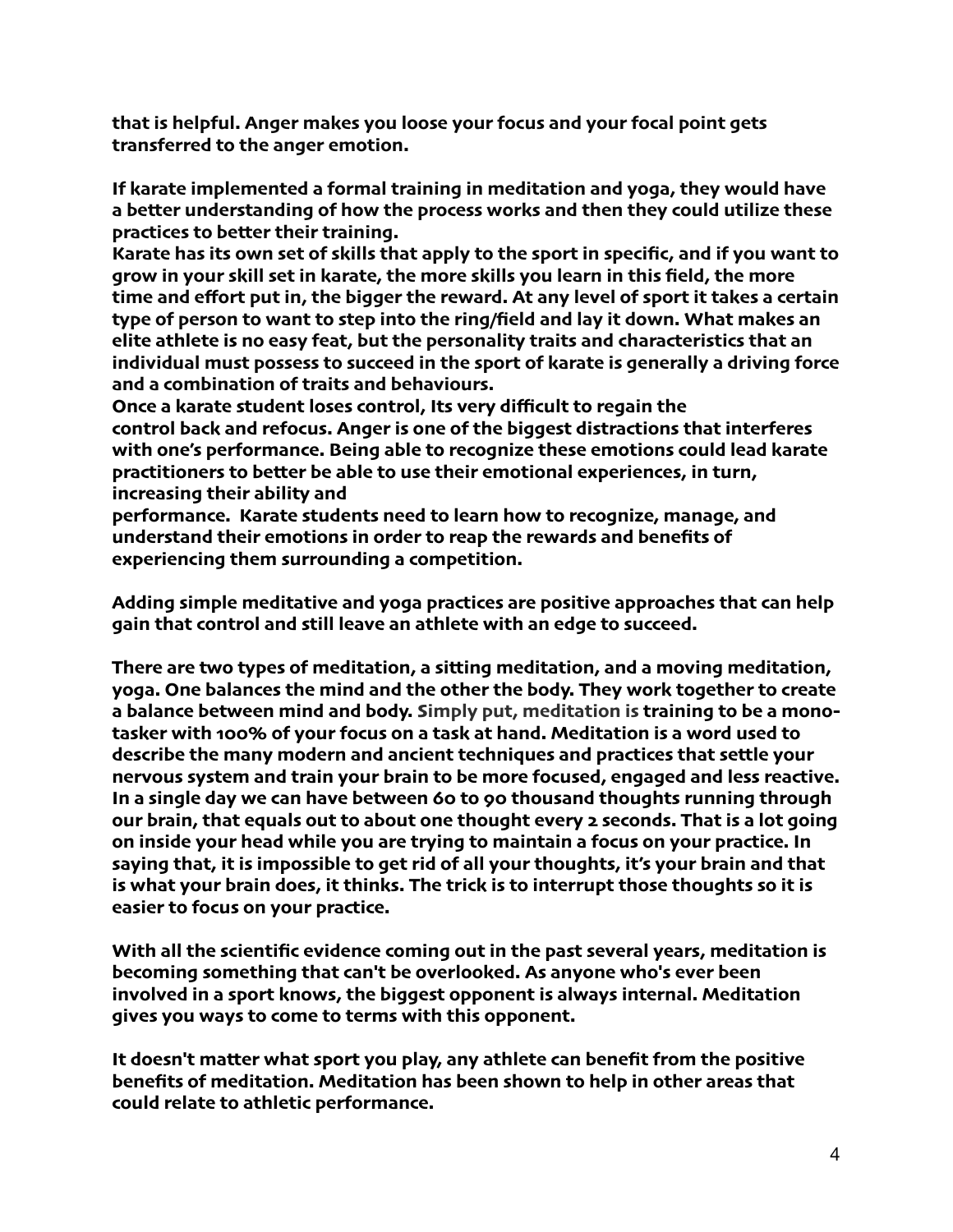**Here are a few reasons why every athlete should consider the practice.**

**1. It helps you focus. Your focus will determine if you win or lose a game. When you're at the free throw line, and you're not focused, you may miss the shot. Why not train your mind to focus?** 

**Meditation has been proven to increase states of focus within the brain. Every athlete, no matter what sport they are playing, could work on bettering their focus.**

#### **2. It helps you cope with pain.**

**There's an old cliché around professional athletes that no matter what, they're always dealing with some sort of pain. High endurance sports do a number to your body. Meditation has helped people cope with pain.**

#### **3. It helps you deal with fear.**

**Fears can hijack our minds from the present moment; this can lead to so many errors in sports. Meditation can help calm the fear centre of the brain known as the amygdala even when you're not meditating. This information alone is worth millions of dollars to a professional athlete.**

#### **4. It strengthens your immune system.**

**An athlete cannot afford to be sick; if they're sick they can't play. Athletes are always looking at various ways to avoid becoming sick, why not try meditation? Meditation can strengthen our immune system. By meditating you can decrease your stress level, which will strengthen your immune system.**

#### **5. It reduces our mind from ruminating.**

**Ever lose a game, miss the game winning shot? Fail hard? We all do. Sometimes it becomes hard to bounce back; we run obsessive thoughts through our mind. Meditation has can reduce rumination; mediation will essentially help us reset our mind to focus on the present.**

#### **6. It makes you resilient.**

**The greatest athletes in the world are the most resilient. Everyone knows you have to fail over and over again until you succeed. Meditation helps you detach yourself from the negative thoughts that keep you from achieving your goals.**

#### **7. It reduces stress.**

**Athletes are always under stress. They pride themselves on the ability to be in a high stress environment. Why not embrace a practice that has been scientifically proven to reduce stress? Incorporating a little bit of meditation before the game could help.**

**8. It helps to stabilize emotions.**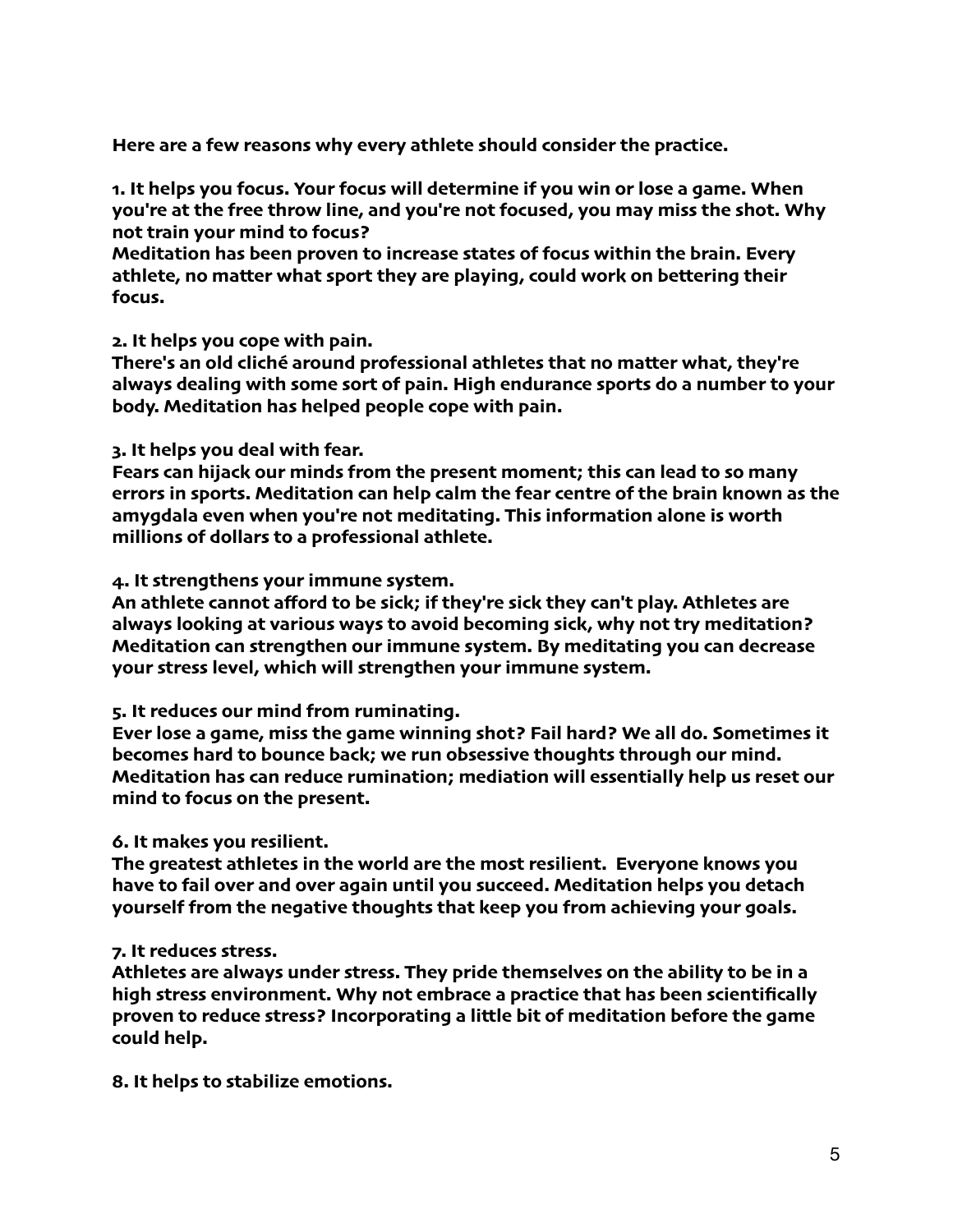**Studies have shown that people with more mindful traits are better able to stabilize their emotions and have better control over their moods. The competitive nature of all athletes causes them to have to deal with a roller coaster of different emotions. Why not embrace meditation and uses mindfulness throughout the game?**

### **9. It helps with sleep.**

**One night of lost sleep could lose a championship; quality sleep is one of the most valuable things every athlete should have. Meditation can improve our quality of sleep.**

**10. It helps us to see our blind spots.**

**Athletes train over and over again to perfect their craf. It's one of the reasons why coaches exist; they are able to help you to see your blind spots. Our blinds sports cause us not to perform well, and meditation can help recognize our blind spots. By recognizing these blind spots, we can work on becoming better.**

**Meditation could be that extra edge that helps you win the game-winning point or helps you go the extra mile when you think you can't. Why not incorporate it into your training regime? It just might make you a better athlete.**

### **Yoga:**

**Yoga is for everyone, athletes included. Yoga works on strength, flexibility, balance, agility, endurance, core, and overall strength, among other things. Any athlete could benefit hugely by adding yoga to her or his training regimen. Some examples are;**

**1) Strength: No amount of weight-lifing with free weights will give you the strength that consistently holding up your own body weight will.**

**2) Flexibility: Practicing yoga increases flexibility and ease of movement, therefore increasing range of motion. In particular, athletes in sports that require swinging action such as karate. Flexibility in general also helps to prevent injury.**

**3) Balance: Balancing poses in yoga improve overall balance in everything you do, preventing falls and injury. When you learn how to be sof and go with the flow, you can more easily bend and are less likely to break or fall over.**

**4) Endurance: The endurance that the ease of yoga gives you lends to endurance for fighting. When you learn to tune into your body and mind, everything can be a meditation—sports included. Yoga also helps you learn how to pace yourself: slow and steady, in it for the long haul.**

**Core: Almost everything you do in yoga works on your core strength. Strong core equals a healthy back and a healthy body.**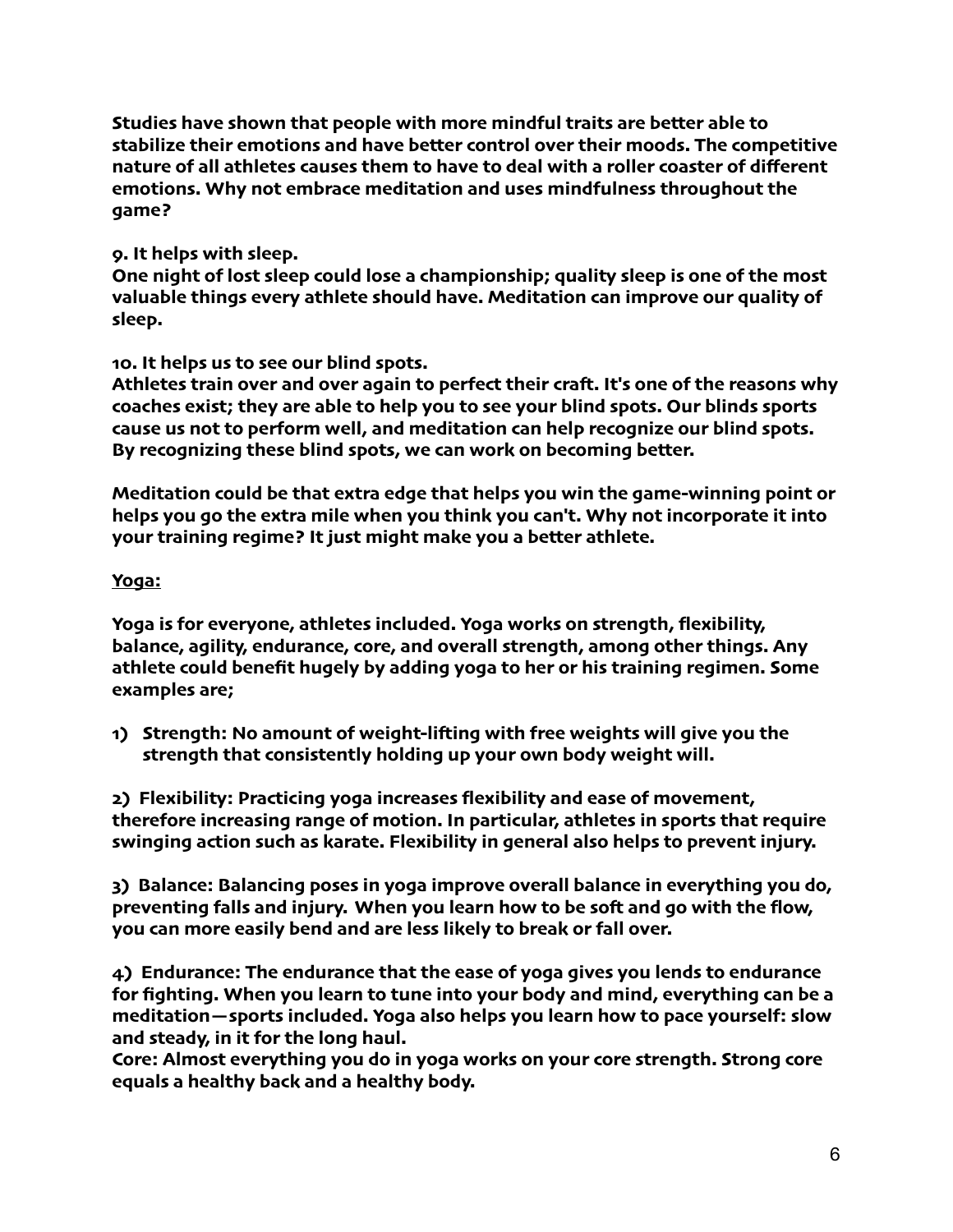**5) Stability: Yoga helps strengthen all of the little stabilizing muscles that people tend to miss in other physical workouts and are vital in protecting your joints and spine (among other things).**

**6) Recovery: Yoga also helps put athletes back together afer injuries. Again: You're tuning into your body and giving it the care it wants and needs. Yoga also elongates all of the muscles that athletes spend so long contracting, so it is a great counter-action.**

## **Why it is Important to Learn How to Breathe for Your Karate Practice**

**Breathing during exertion is important in preventing internal injury such as hernia, blood vessel strain, and high blood pressure.**

**Breathing is an essential function of life. It comes before strategy, before technique, before ANY complicated fighting movements. It's easy to forget how to breathe because you never learned it in the first place. Breathing was always natural until you got in the ring and got distracted by all the fighting.**

**Breathing gives energy to all movements. Slow and deep movements will need slow and deep breaths. Fast and bursting type movements will need fast burst breaths. Just as the character of your movements change, the character of your breath must change with it. Learning how to breathe during a fight requires learning how to breathe in different ways, not just one way. It's awkward to breathe slow while moving quickly and as well as breathing fast while moving slowly. Try throwing punches as you exhale a deep breath slowly…notice how your punches seem to force the air out of you? That's because your muscle contractions and your breathing rate naturally works together.**

### **Learning to Breathe**

**Breathing deeply does not necessarily mean you are breathing correctly. You need to focus on breathing in a rhythmic way that engages the core diaphragms. Slow down your breathing process and try to focus on your rhythm. Here is an example of correct abdominal breathing:**

- **1) Close your eyes and breathe in through your nose until your lungs are full on a count of 3 use your abdomen to inhale completely. We want belly breathing, not chest breathing.**
- **2) Once you've inhaled completely, hold your breath for 16 seconds. This is to allow a proper exchange of oxygen and carbon dioxide. You should feel full of air, from your rib cage to your stomach muscles.**

**3) Breathe out all the air through your nose on a count of 8. As you exhale, try to visualize your cells releasing waste and absorbing energy.**